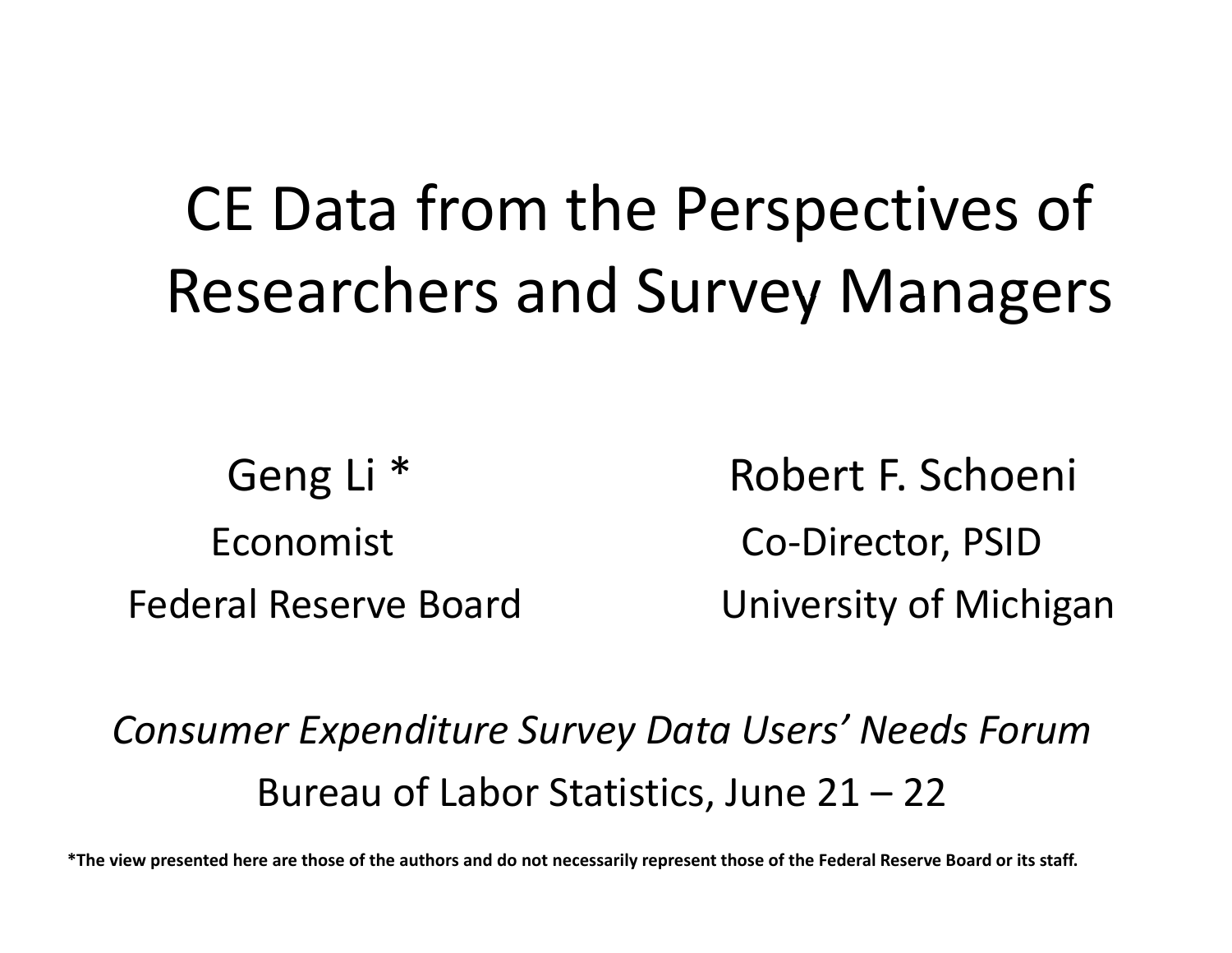#### Disclaimer

• The views presented are those of the authors and are not necessarily those of the Federal Reserve Board or its staff.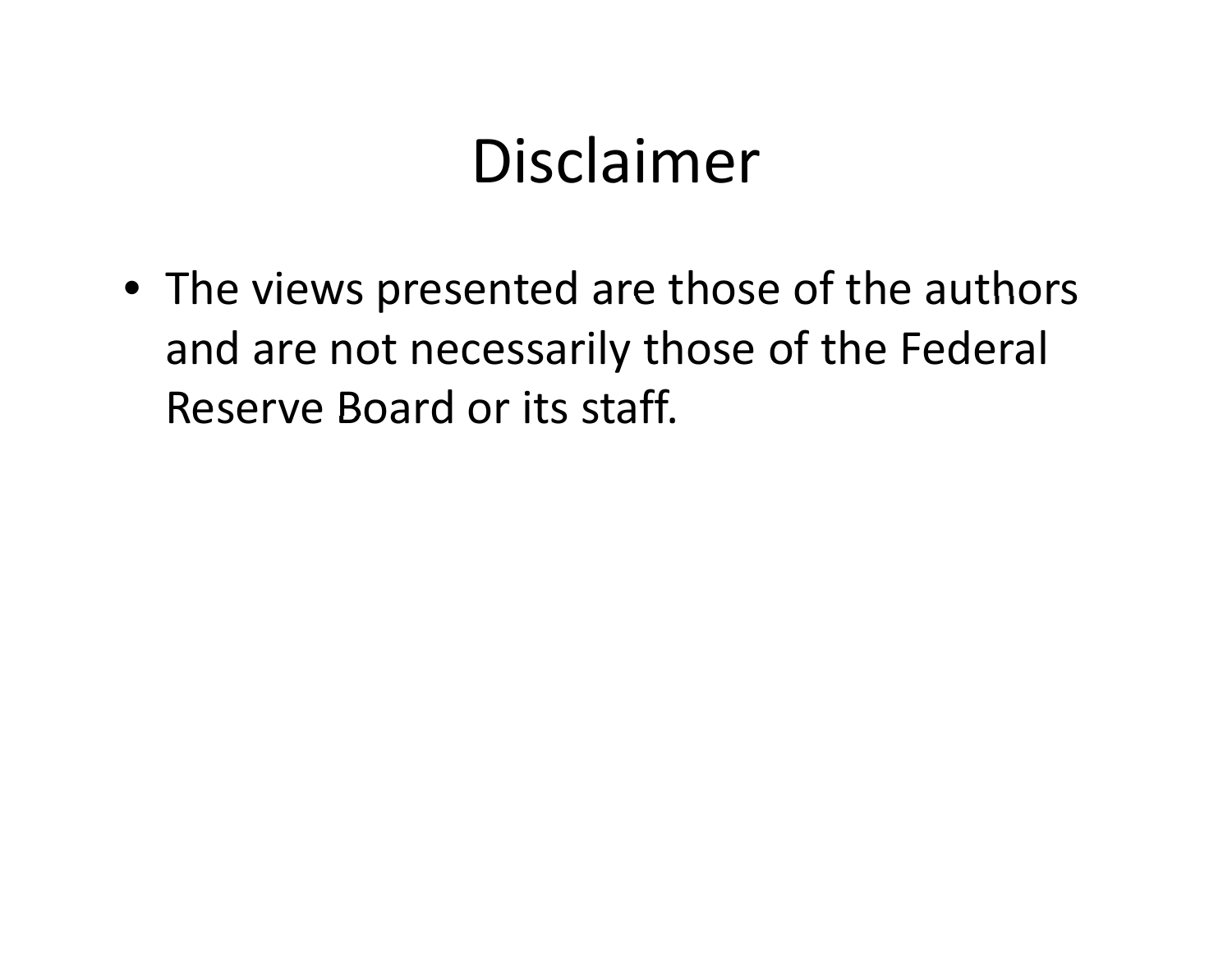## Experience Using the CE data

- We have been using the CE quarterly interview public use micro data for the past 10 years
- We use the CE both as inputs in our research and as the subject of the research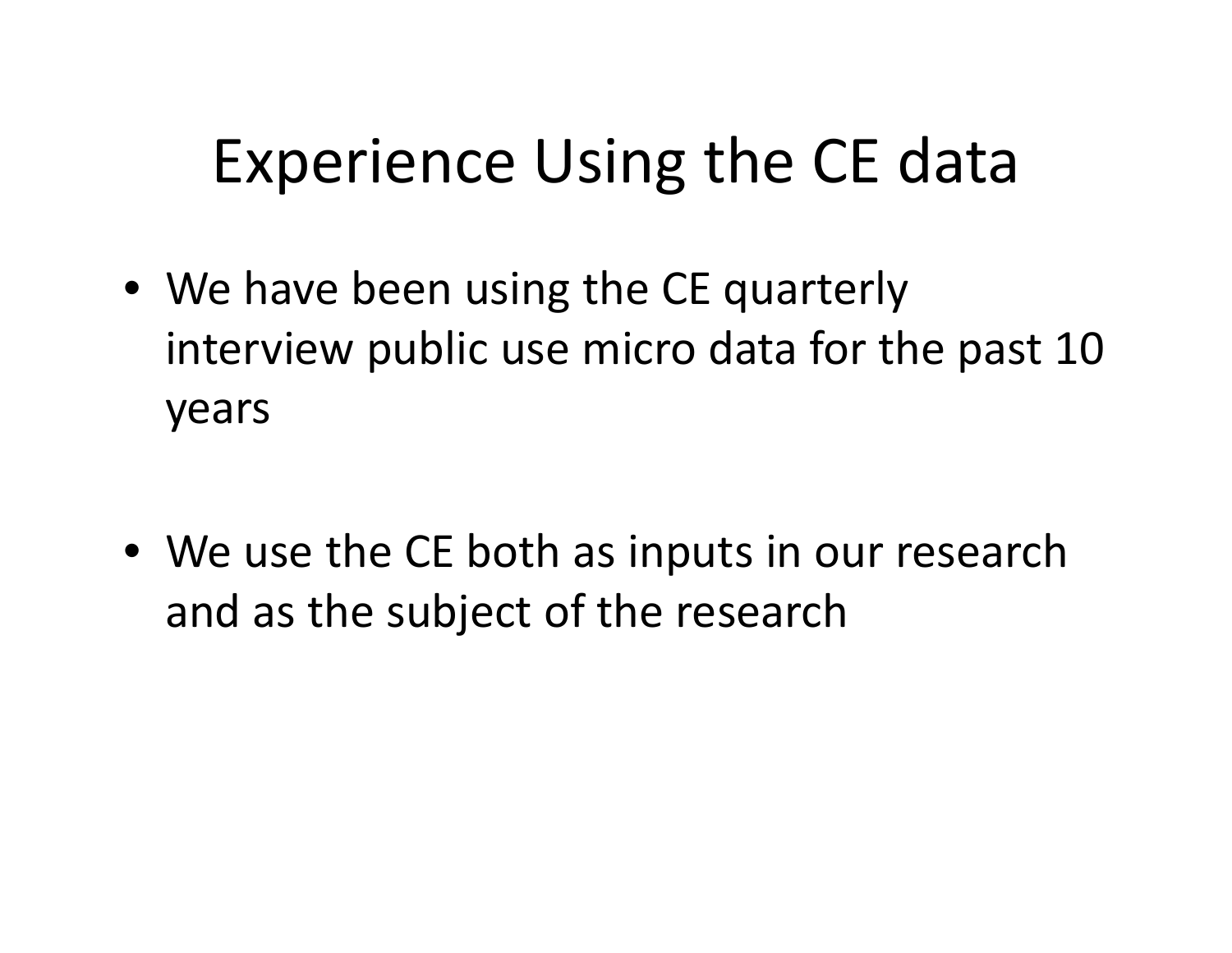## Issues we have examined with CE

- Do households smooth large anticipated increases in advance?
	- Yes. *Coulibaly and Li, 2006, ReStat*
- Does the debt service ratio help identify liquidity constrained households?

Yes. *Johnson and Li, forthcoming, JMCB*

- Are ARM borrowers less able to smooth consumption?
	- –Yes. *Johnson and Li, 2010*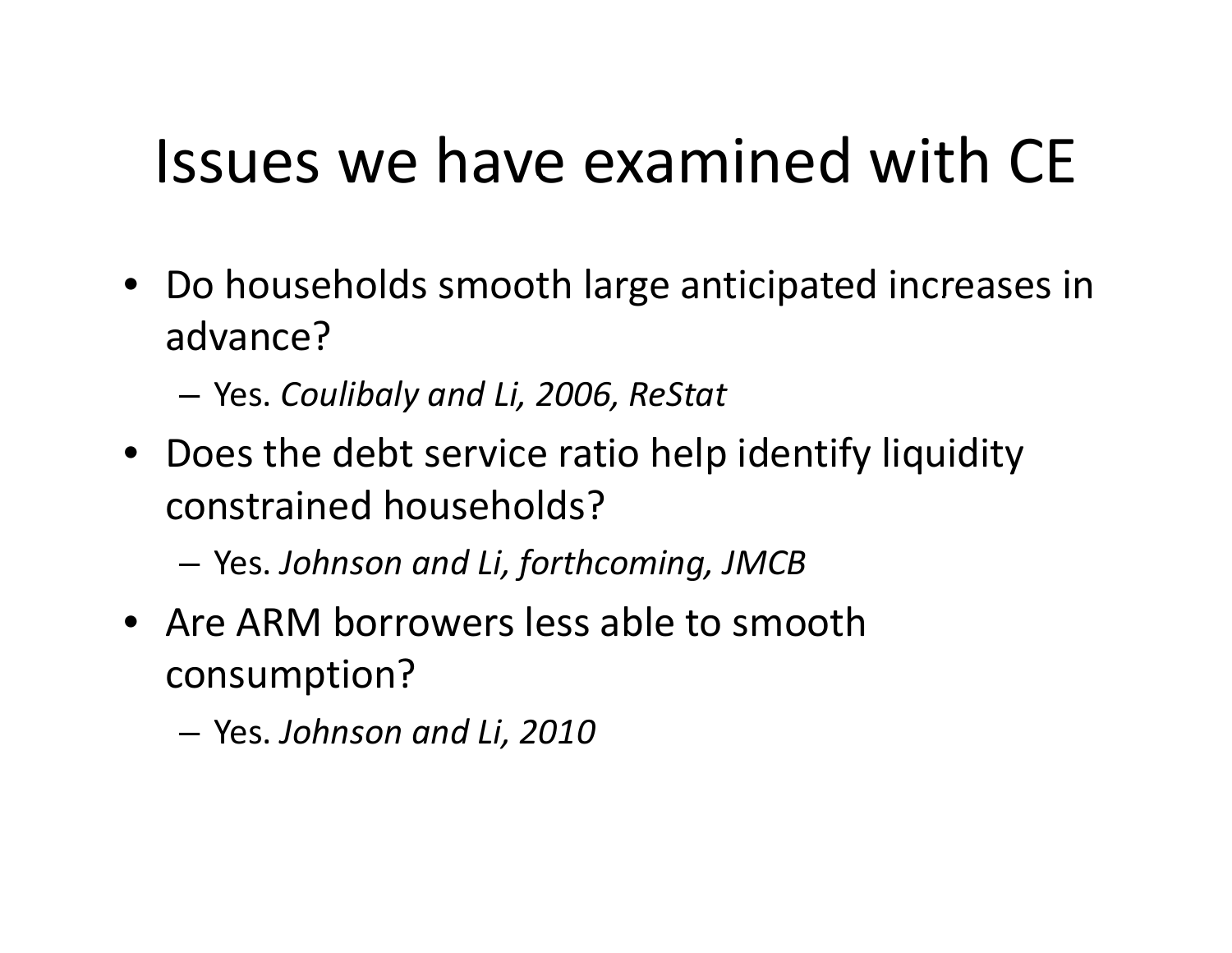Issues we have examined with CE (2)<br>• Do self-employed consumers tend to under report<br>their income to survevs? • Do self‐employed consumers tend to under report income to surveys?

Yes. *Hurst, Li and Pugsley, 2010*

• Do gambling cost crowd out savings or alternative expenditures?

S i av ngs. *Li, 2010*

- CE's liability data compare favorably to the SCF data –*Johnson and Li, 2009, MLR*
- PSID's new expenditure data compare with the CE data favorably

*Li, Schoeni, Danziger and Charles, 2010, MLR*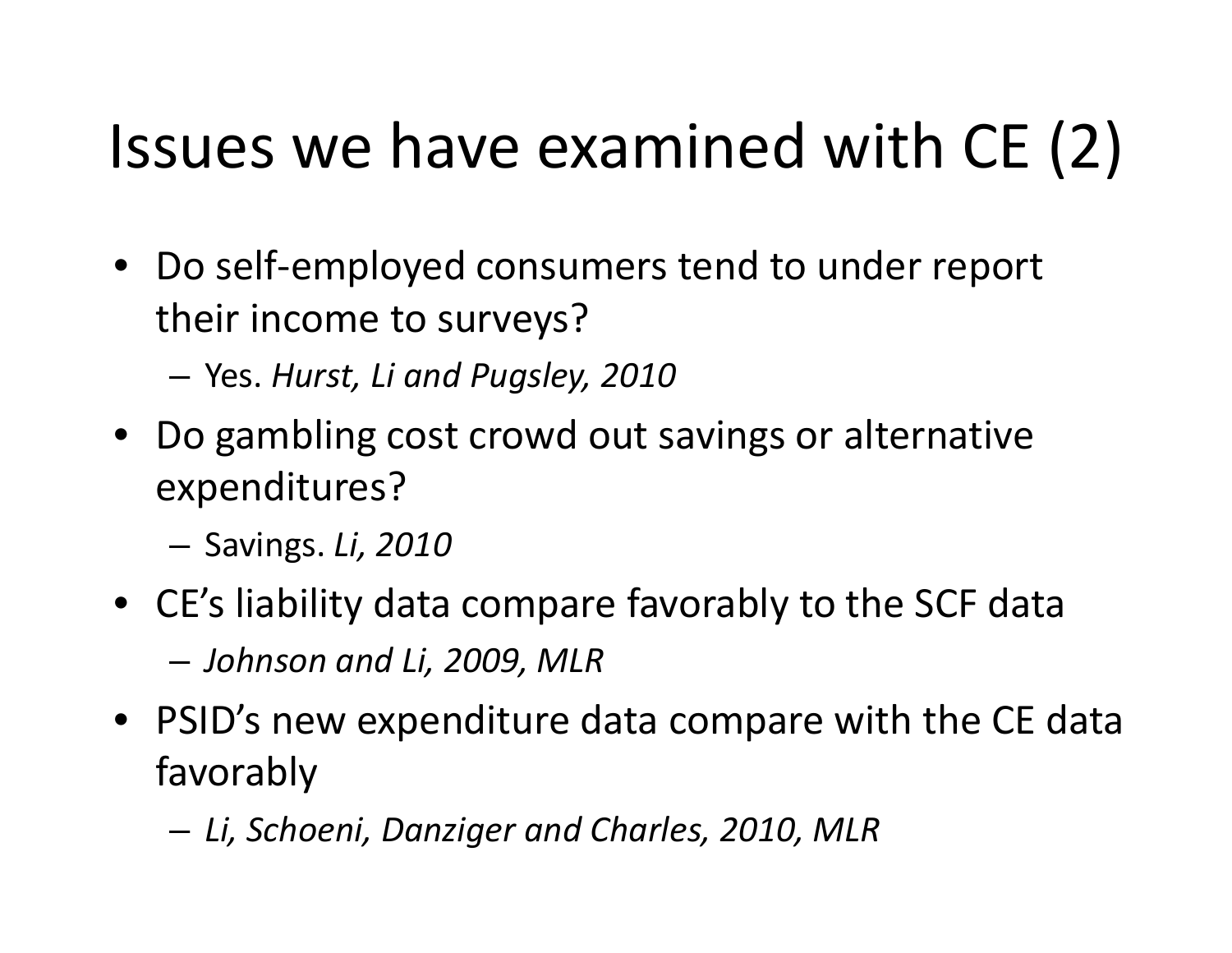# Proposed Enhancements to CE

- • More/better data on determinants of expenditures
	- Health, employment/job loss, income, income expectations
- •Substantial longitudinal component
- •**•** Richer balance sheet information
	- –Better income and asset data
- • Improved fidelity and consistency in imputation
	- $-$  Interest rates of ARM contracts and refinancing activities
- • Better coverage of smaller expenditure categories
	- E.g., gambling and games of chance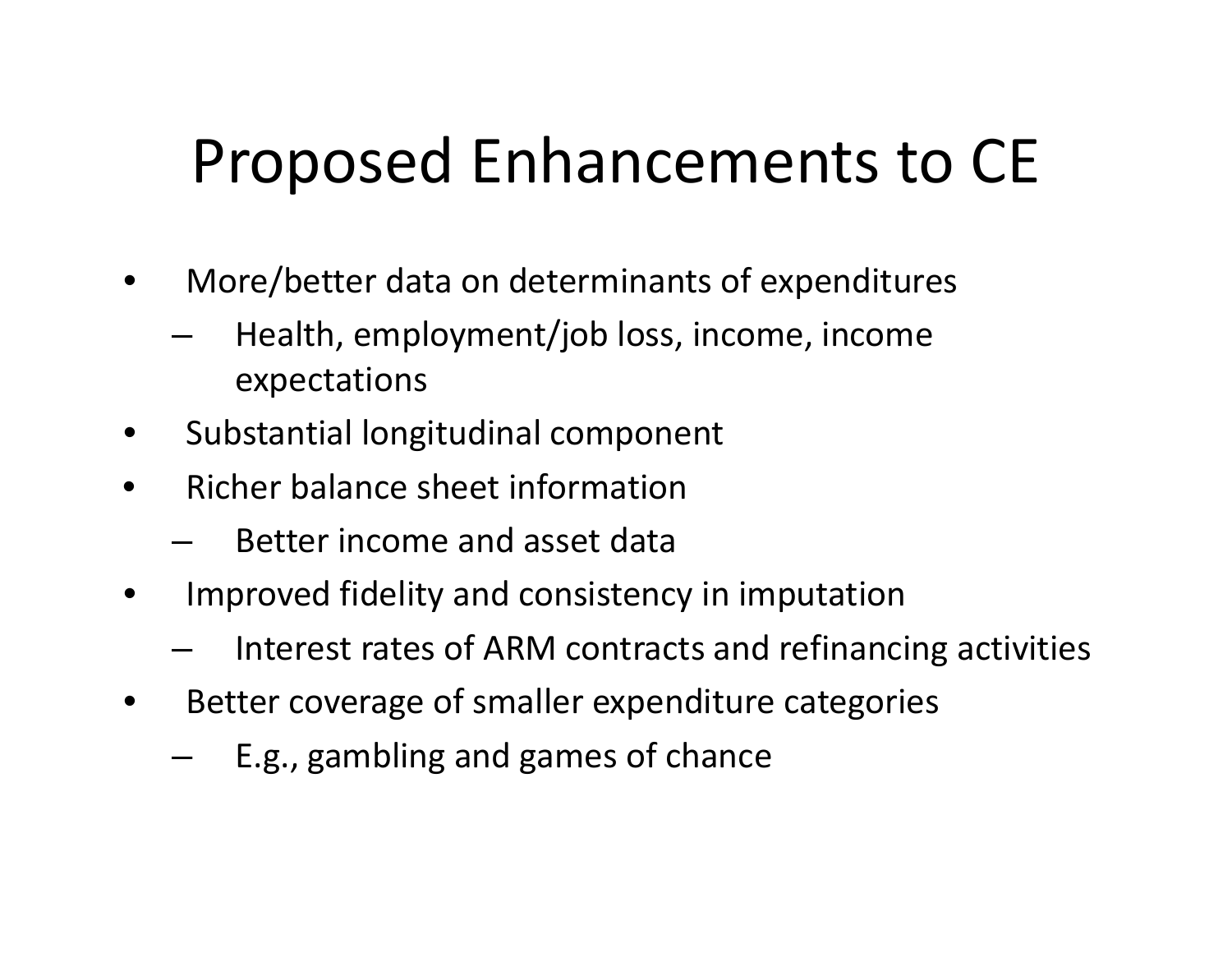#### Can one survey meet all objectives?

- Primary objective of the CE
	- – $-$  to provide the basis for revising the weights and associated pricing samples for the CPI
- Secondary objectives
	- – $-$  timely and detailed information on the spending patterns of different types of families
	- – support investigation of wide‐ranging set of scientific and policy research questions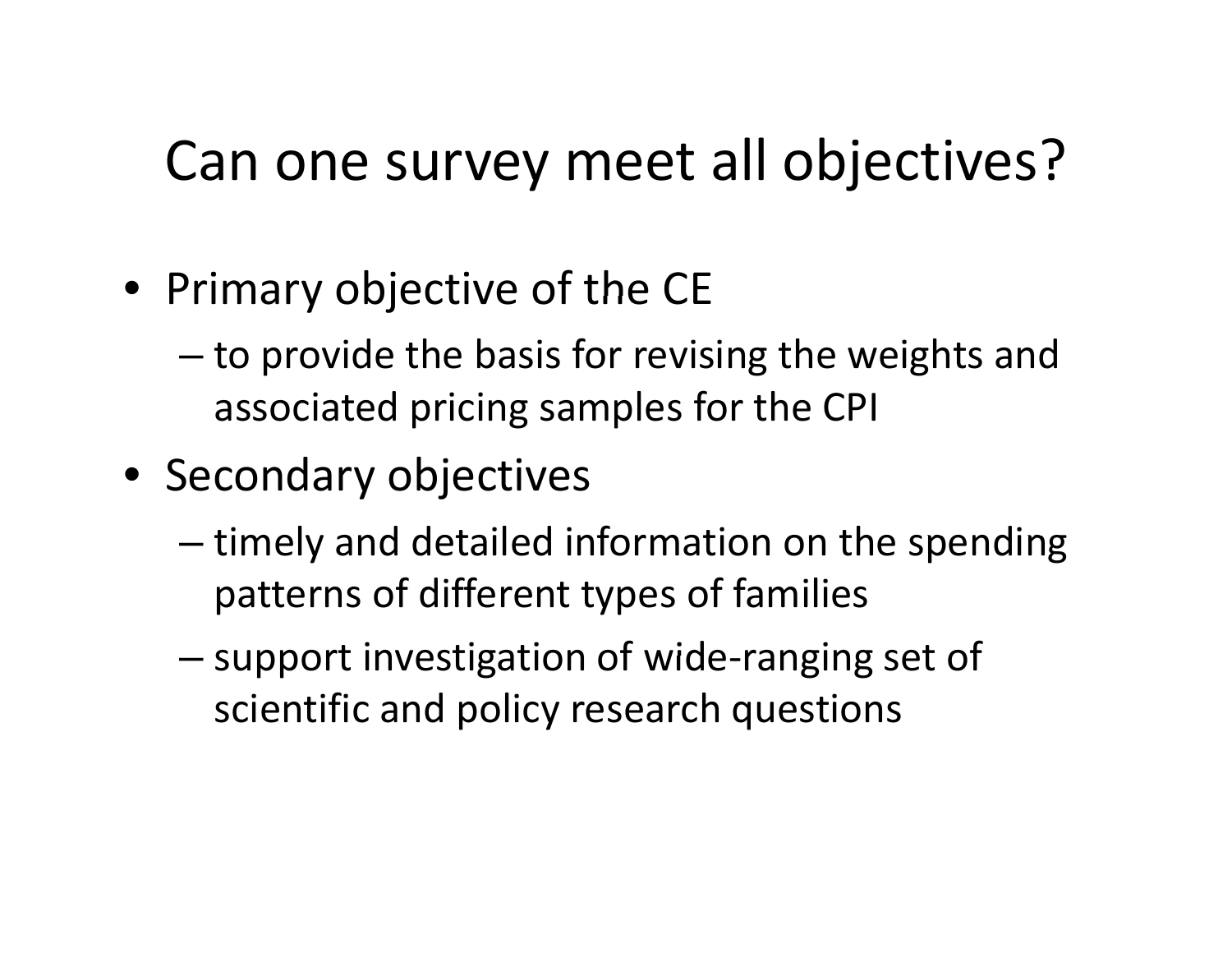#### Design features necessary to achieve secondary objectives but not the primary objective

- Longitudinal survey following individuals and families for many years
- Measures in numerous additional domains
	- Income and program participation
	- $-$  Employment and job loss/changes
	- Wealth
	- Health
	- Demographics
	- $-$  Contextual/neighborhood factors
	- Expectations
- Directed by academic and policy researchers to ensure that content & design evolves to meet changing needs of scientific community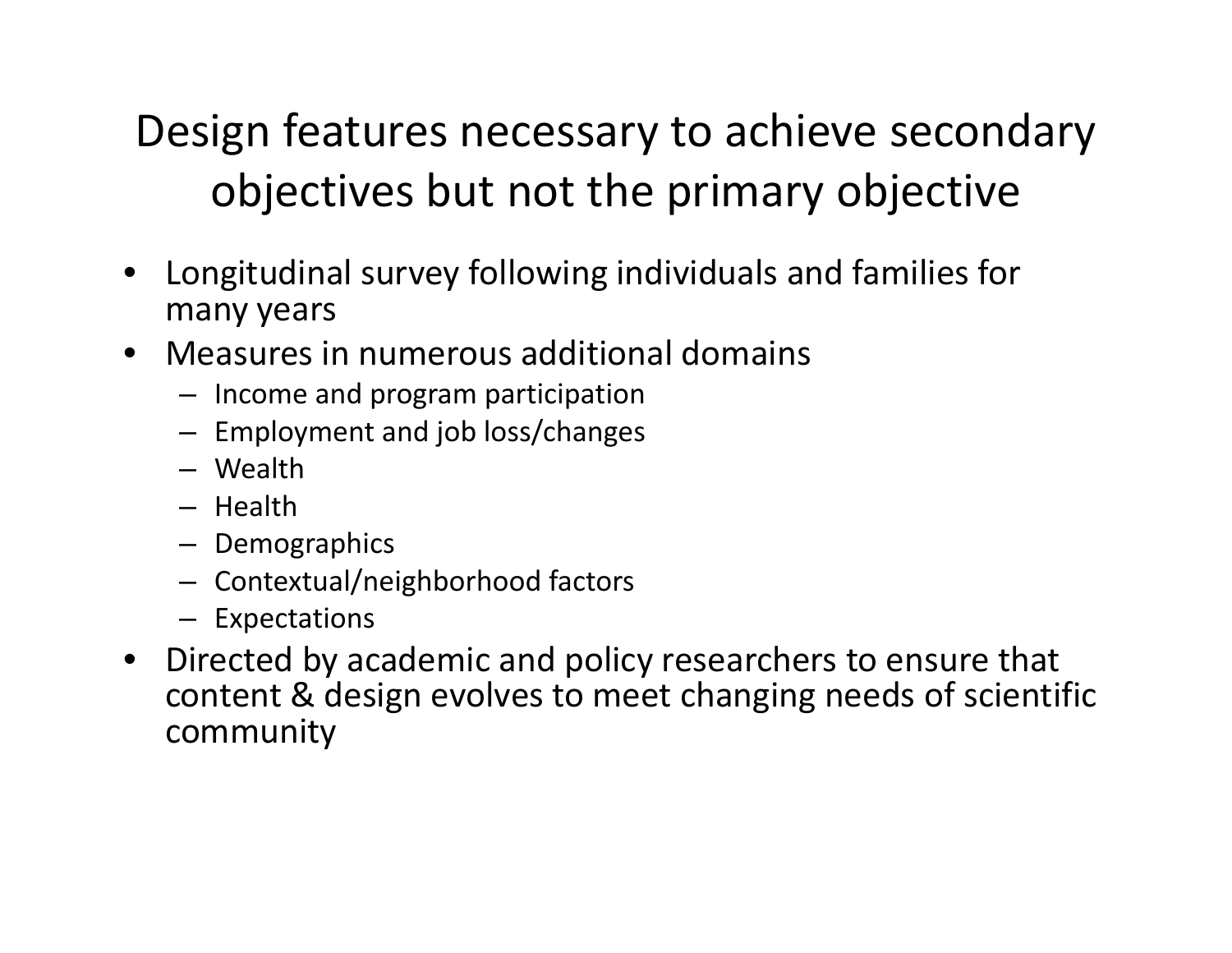Design features that CE has but are not necessary to achieve *many* of the secondary objectives

- Quaterly interviewing
- Detailed expenditure categories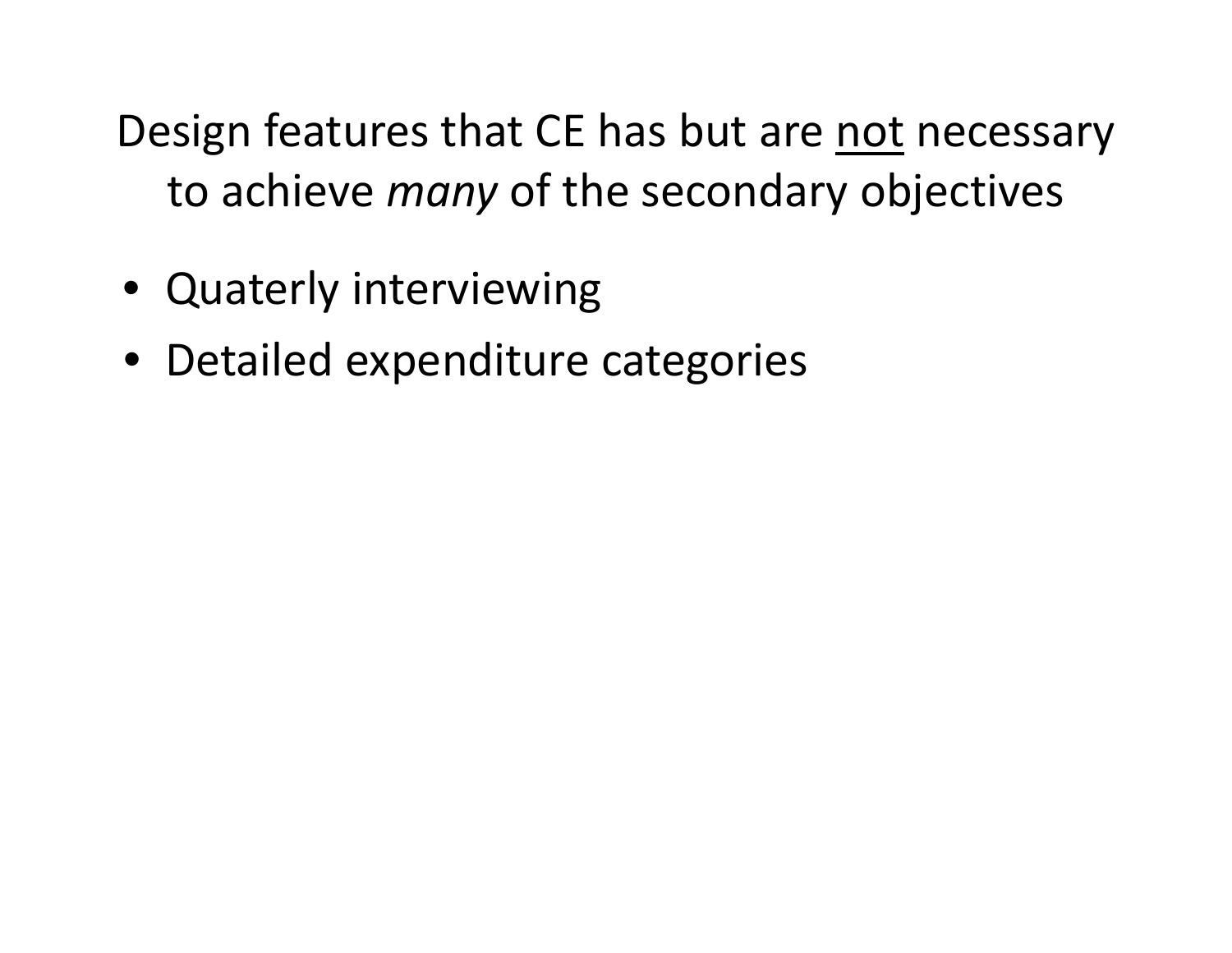#### Options to consider

- Do not design one survey to meet all needs –Focus on achieving the primary objective with the CE
- While <sup>a</sup> focused CE can help answer some scientific and policy questions, invest in other resources to meet the secondary objectives